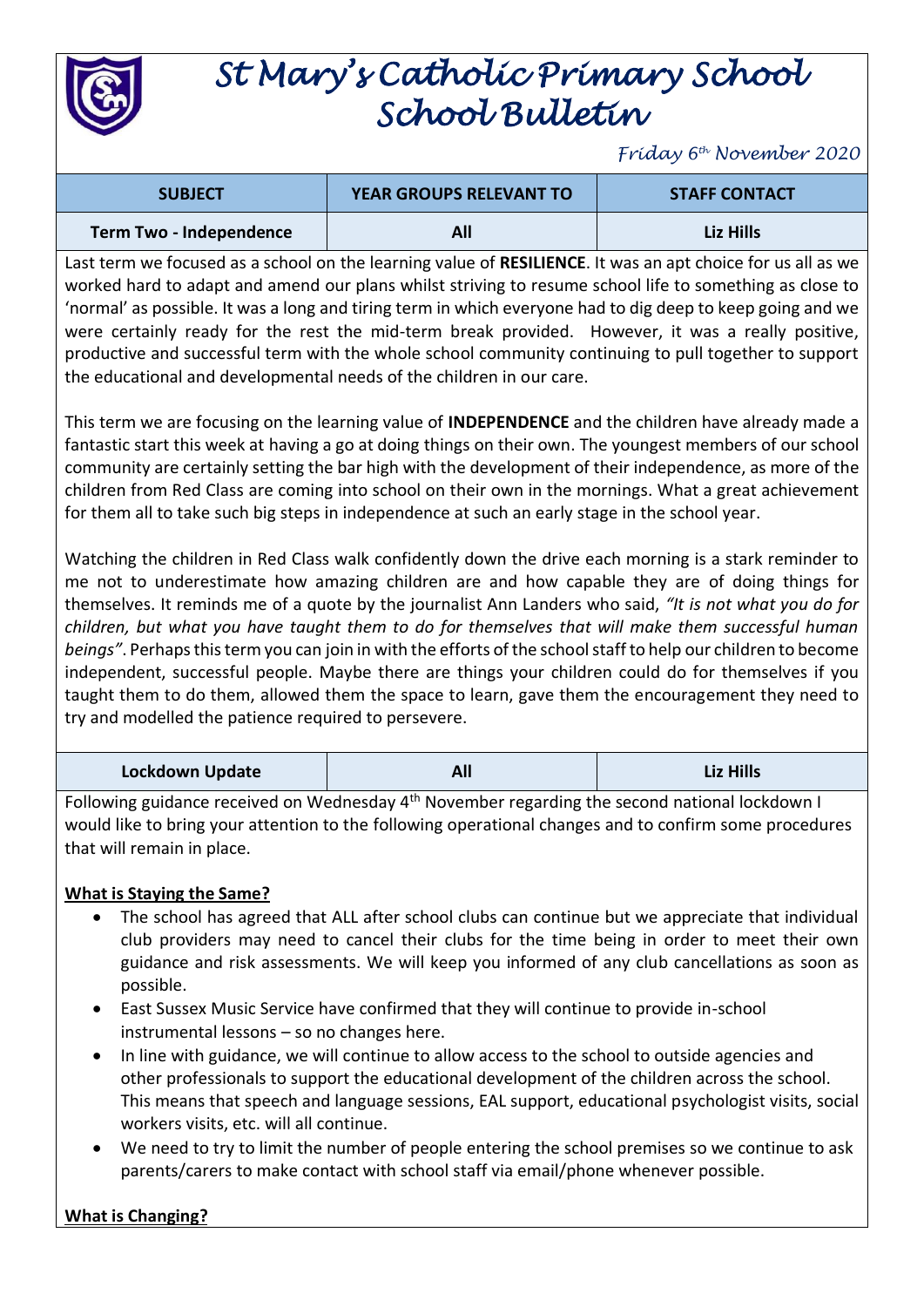- Some staff may need to work from home over the course of the lockdown period. These staff members may continue to work remotely with children who are in school. Please note that arrangements will be made to ensure any remote learning sessions are supervised and safeguarding measures maintained.
- The Government are clear that schools will continue to remain open during this second period of national lockdown and therefore **attendance in schools continues to be a statutory requirement for most pupils**. However, pupils who were classed as extremely critically vulnerable may need to isolate at this time and school staff will work closely with parents/carers to ensure these arrangements are made. If you think your child may be in this category and you have not made contact with a member of the SLT already, please contact the school office to request a meeting with Liz Hills.
- Pupil/Parent/Teacher Consultations will take place via telephone. Information has already been sent out regarding the consultations this month.
- Our mini tours for prospective parents/carers are no longer able to take place and so we will be conducting 'live' virtual tours of the school over the coming weeks. These tours will provide prospective parents with the opportunity to see the school in action and to speak to members of the SLT. We are sure all our existing parents/carers will be in support of this exciting opportunity for prospective parents at this challenging time, as we all know so well the importance of choosing the right school for our children and the important role the 'school tour' takes in parent/carer's decision making. In true St Mary's style, it has been important this year to find a way for the children to showcase their school and to be the main feature of the tours, as they are at the very heart of our school. So far the children have been amazing ambassadors for the school, right from Reception Class to Year Six and we are sure they will continue to do a fantastic job.

| <b>School Office</b><br><b>Government Guidance</b><br>AI. |
|-----------------------------------------------------------|
|-----------------------------------------------------------|

Please note that a copy of the latest government guidance for parents/carers regarding schools has been sent out with this bulletin. A copy can also be accessed via the school's website.

## **What parents and carers need to know about early years providers, schools and colleges in the autumn term. 29/10/20**

| <b>Hot School Meals</b> | All | <b>School Office</b> |
|-------------------------|-----|----------------------|
|                         |     |                      |

Now the weather has turned colder, please consider whether your child would benefit from having a hot school dinner during the day. Our kitchen staff work really hard to provide healthy and appetizing meals for the children and would be happy to cater for more children. Children in Red, Orange and Yellow class are entitled to Universal Free School Meals and this seems like a super option for parents/carers to ensure their children are receiving a good quality meal without impacting on the family finances. School dinners are popular with key stage two children as well and even though they have to be paid for (unless your child is entitled to Free School Meals), they are still a cost effective and healthy option for feeding your hungry children. If you are interested in your child having school dinners please check out the home page on the school website's home where there are links to further information and a menu.

Chartwells, our school meals provider, has requested an additional safety measure for children requiring medical diets due to food allergies or intolerances. They have issued yellow lanyards with the child's name and the description of the medical diet, e.g. Milk Free, Gluten Free etc. From Monday the children who currently require a special menu will be given their lanyards to wear as they enter the school hall at lunchtime and it will be returned to the supervisors when they leave the hall. This has been introduced to mitigate the risk of incorrectly identifying the children that have special menus should there be a change in any of the kitchen staff or the regular lunchtime supervisors are unavailable.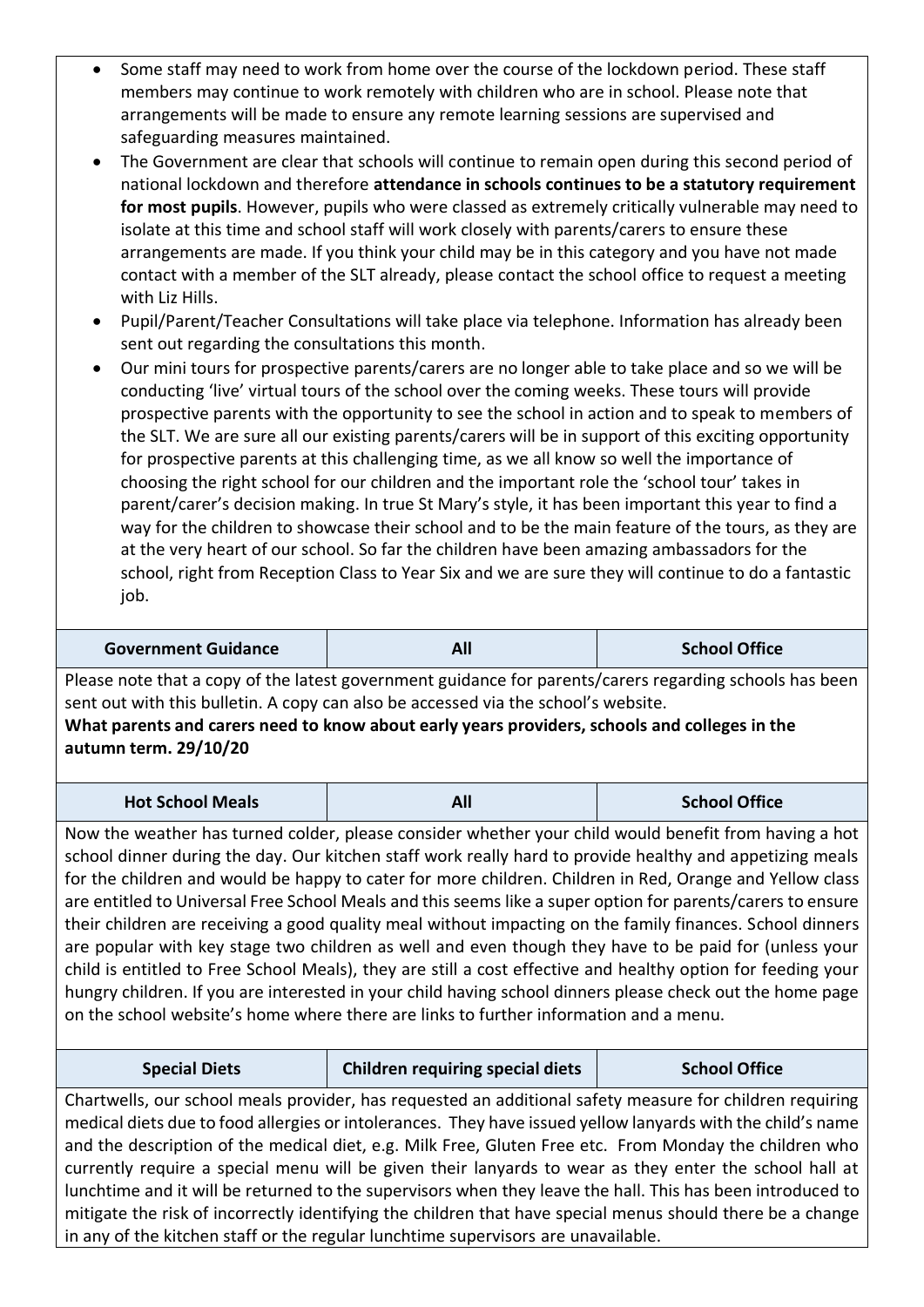| <b>Family Finances</b>                                                                                                                                                                                                                                                                                                                                                                                                                                                                                                                                                                                                                                                                                                                                                                                                                                                                                       | All                    | <b>Liz Hills</b>     |
|--------------------------------------------------------------------------------------------------------------------------------------------------------------------------------------------------------------------------------------------------------------------------------------------------------------------------------------------------------------------------------------------------------------------------------------------------------------------------------------------------------------------------------------------------------------------------------------------------------------------------------------------------------------------------------------------------------------------------------------------------------------------------------------------------------------------------------------------------------------------------------------------------------------|------------------------|----------------------|
| We are well aware that as the Covid19 situation continues to change, people personal situations may<br>change putting a strain on family finances. If you are currently experiencing financial difficulties please<br>check to see if your child is eligible for free school meals. Please consider this even if your child is<br>currently entitled to Universal Free School Meals (children in Red, Orange and Yellow Class) as the<br>eligibility for free school meals not only entitles your child to a free school meal each day but enables the<br>school to access more funding that could be used to support your child's education in other ways as well.<br>Please check out the following link if you think you current situation might entitle you and your child to a<br>little extra help at this time:<br>https://www.eastsussex.gov.uk/educationandlearning/schools/school-life/meals/free/ |                        |                      |
| <b>PE - Outside</b>                                                                                                                                                                                                                                                                                                                                                                                                                                                                                                                                                                                                                                                                                                                                                                                                                                                                                          | <b>Year One to Six</b> | <b>Teachers</b>      |
| Where possible we will be continuing to take children's outside for exercise and PE sessions, in line with<br>Government guidance. The PE kit list includes optional tracksuit bottoms for use in the winter months.<br>Please ensure all PE kit is clearly named.                                                                                                                                                                                                                                                                                                                                                                                                                                                                                                                                                                                                                                           |                        |                      |
| <b>Keeping Warm</b>                                                                                                                                                                                                                                                                                                                                                                                                                                                                                                                                                                                                                                                                                                                                                                                                                                                                                          | All                    | <b>Teachers</b>      |
| as we are committed to providing opportunities for children to learn and play outside whenever possible.<br>Please can we ask that people take the time to name their children's belongings (or better still teach them<br>to name them themselves) so that when belongings go wandering, we have a better chance of returning<br>them to their owners.<br>All<br><b>Liz Hills</b><br><b>Lost Property</b>                                                                                                                                                                                                                                                                                                                                                                                                                                                                                                   |                        |                      |
| The lost property basket in the school entrance is looking rather full at the moment so please can I ask<br>that you complete a bit of a uniform check at home with your child and get them to look through the<br>basket if they have belongings missing.                                                                                                                                                                                                                                                                                                                                                                                                                                                                                                                                                                                                                                                   |                        |                      |
| <b>Pupil Parent Teacher</b><br><b>Consultations</b>                                                                                                                                                                                                                                                                                                                                                                                                                                                                                                                                                                                                                                                                                                                                                                                                                                                          | All                    | <b>School Office</b> |
| A letter was sent out to parents earlier today detailing the arrangements for pupil/parent/teacher<br>consultations later this month. Please ensure you book up for a telephone consultation with your child's<br>class teacher.                                                                                                                                                                                                                                                                                                                                                                                                                                                                                                                                                                                                                                                                             |                        |                      |
| <b>Social Distancing</b>                                                                                                                                                                                                                                                                                                                                                                                                                                                                                                                                                                                                                                                                                                                                                                                                                                                                                     | All                    | <b>Liz Hills</b>     |
| Please can I remind all parents/carers of the importance of maintaining social distancing whilst on the<br>school site. It is great to have parents/carers collecting their children from the school site at the end of the<br>day but we must ensure it is done so safely. Social distancing is one of our measures to maintain as safe a<br>site as possible. Please ensure you keep your distance from one another at this time. Thank you.                                                                                                                                                                                                                                                                                                                                                                                                                                                               |                        |                      |
| <b>School Shoes</b>                                                                                                                                                                                                                                                                                                                                                                                                                                                                                                                                                                                                                                                                                                                                                                                                                                                                                          | All                    | Liz Hills            |
| Thank you to everyone for your efforts to support the return of the full school uniform policy, including<br>the wearing of school shoes from the start of term two. We know that many people have experienced<br>difficulties in obtaining school shoes for their children, for a number of different reasons, but are<br>appreciative of the efforts people have made. We will, of course, be understanding of everyone individual                                                                                                                                                                                                                                                                                                                                                                                                                                                                         |                        |                      |

٦

 $\overline{1}$